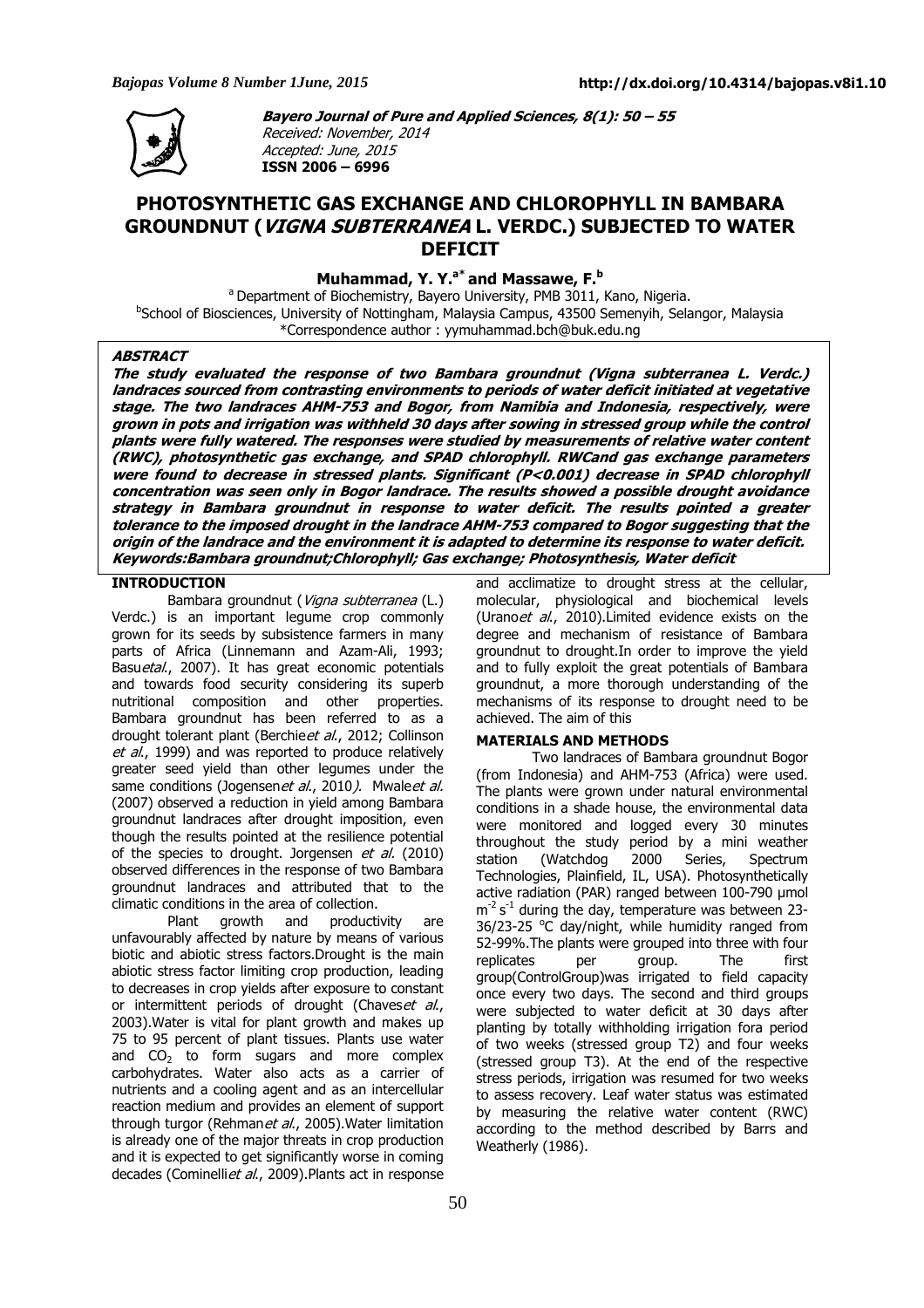#### *Bajopas Volume 8 Number 1June, 2015*

Gas exchange measurements (photosynthesis, stomatal conductance and transpiration) were done weekly at 400 µmol  $m^{-2}$  s<sup>-1</sup> PAR, reference CO<sub>2</sub> concentration of 390  $\mu$ mol m<sup>-2</sup> s<sup>-1</sup> and leaf temperature of 29  $^{\circ}$ C using Li-6400XT Photosynthesis System (Li-Cor Biosciences, Lincoln, NE, USA).Chlorophyll was measured using a SPAD 502 Plus Chlorophyll Meter (Konica Minolta, Osaka, Japan).Statistical analyses were done using Genstat software version 10.3 (VSN International Ltd).Analysis of variance (ANOVA) was carried to compare the means of values between different groups.

## **RESULTS**

The results of relative water content (RWC) are shown in Table 1. RWC decreased significantly

(P<0.001) with time after water deficit treatment in both AHM-753 and Bogor landraces. The decrease in RWC is more pronounced in Bogor compared to AHM-753. The least RWC, 56.4%, was observed in Bogor after four weeks of water deficit. It is worth noting that even among the control groups; there was difference in RWC between the two landraces, being higher in Bogor. By analysis of covariance, it was seen that the effect of drought stress treatment between two and four weeks stress was significant in both cases ( $P < 0.001$ ). The effect of genotype as well as that of the interaction between genotype and stress treatment were also significant (P<0.05). The difference between the two landraces after four weeks of water stress is much pronounced, being lower in in Bogor.

**Table 1: Relative water content, RWC (%) in well watered (Control), two weeks (T2) and four weeks (T3) drought stressed Bambara groudnut landraces before stress (BS), 2 weeks stress, 4 weeks stress and after resumption of irrigation (Recov).** 

| RWC (%)                | BS.             |                              | 4                            | Recov.                  |
|------------------------|-----------------|------------------------------|------------------------------|-------------------------|
| AHM751 (Control)       | $92.93 \pm 0.5$ | 91.72 $\pm$ 1.5 <sup>a</sup> | 92.19 $\pm 1.8^a$            | 91.49 $\pm 2.0^{\circ}$ |
| AHM751 (T2)            | $91.94 \pm 1.5$ | $87.6 \pm 3.5^{\circ}$       | $*90.89 \pm 1.6^{\circ}$     | $\Box$ Not sampled      |
| AHM751 (T3)            | $92.99 \pm 1.3$ | $\Box$ Not sampled           | 79.00 $\pm$ 5.5 <sup>b</sup> | $90.21 \pm 1.8^a$       |
| <b>BOGOR (Control)</b> | $93.30 \pm 1.7$ | $93.53 \pm 2.2^a$            | $93.92 \pm 0.3^{\circ}$      | $94.04 \pm 1.0^a$       |
| BOGOR (T2)             | $93.61 \pm 1.2$ | $85.32 \pm 4.3^b$            | $*88.78 \pm 1.6^b$           | $\Box$ Not sampled      |
| BOGOR (T3)             | $93.34 \pm 1.3$ | $\Box$ Not sampled           | 56.40 $\pm$ 5.4 <sup>c</sup> | 76.49 $\pm 2.5^{\circ}$ |

\* Values after resumption of irrigation (recovery) for group T2.

 $\Box$ Not sampled: RWC was not determined in the group at this period in time.

Results are mean  $\pm$  standard deviation. Values within the same column bearing dissimilar superscripts are significant at P<0.001.

The results of chlorophyll levels as estimated by SPAD chlorophyll meter readings (SCMR) are shown in Figure 1. SCMR values were generally higher in Bogor than in AHM-753 landrace. As can be deduced from the figure, there were no appreciable changes in SCMR up to two weeks of stress. But by four week of stress, the SCMR values obtained in both landraces were lower compared to the respective control plants. SCMR was significantly (P<0.001) lower in Bogor after four weeks of stress and even during recovery. Decrease in SCMR values in AHM-753 were insignificant (P>0.005) and improved during recovery. The SCMR values in Bogor remained low up to two weeks after stress treatment.



**Figure 1:** SPAD chlorophyll meter readings (SCMR) in two Bambara groundnut landraces after water deficit treatment and recovery (from week 3 for T2, week 4-6 for T3); (A) AHM-753 landrace and (B) Bogor landrace. Well watered ( $\Box$ ), T2 – two weeks stress ( $\Box$ ), T3 – four weeks stress ( $\Box$ ). Error bars represent standard deviation,  $n = 4$ .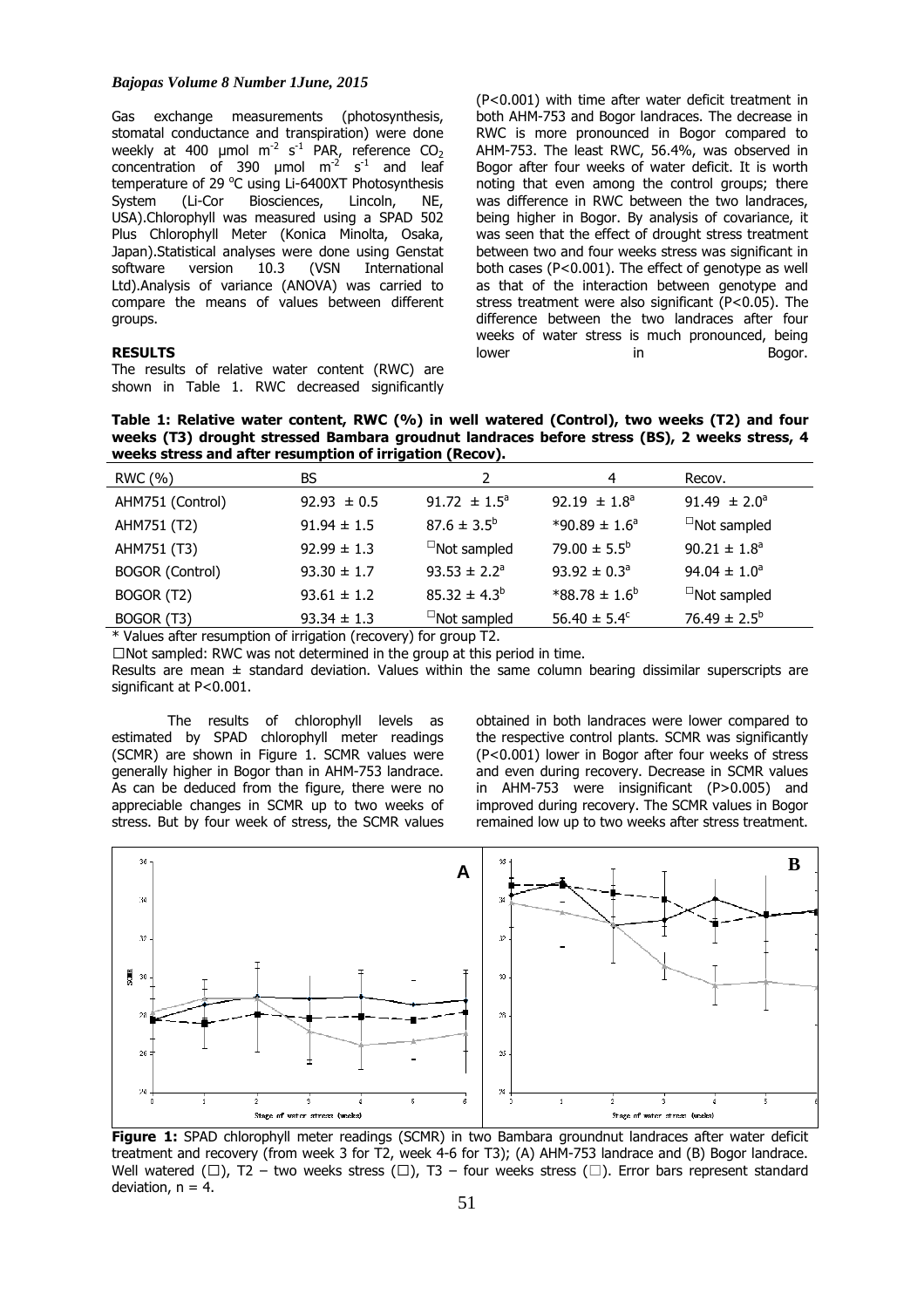#### *Bajopas Volume 8 Number 1June, 2015*

Water stress caused in both landraces<br>ive decreased transpiration. stomatal progressive decreased transpiration, conductance and photosynthesis (Figure 2). Transpiration  $(E)$  was generally higher in Bogor than in AHM-753 landrace. In both landraces, the effects were more pronounced after four weeks of stress. E was significantly (P<0.001) higher in control plants compared to stressed after two weeks of stress. Plants exposed to only two weeks of stress fully recovered in  $E$  one week after irrigation was resumed in both landraces. In contrast,  $E$  was still low in plants stressed for four weeks even during recovery.

Similarly, stomatal conductance  $(q_s)$ decrease was more pronounced in Bogor and it was significantly lower in stressed plants by three weeks of stress. Moreover, there was a decrease with time in  $g_s$  even among the control seedlings. Photosynthetic assimilation rate  $(P_n)$  has a relatively similar pattern of decrease in both landraces and was significantly lower (P<0.05) in stressed compared to well watered control plants.  $P_n$  increased insignificantly during recovery in plants stressed for four weeks in both landraces.



**Figure 2:** Changes in transpiration (*E*), stomatal conductance ( $g_s$ ) and photosynthetic CO<sub>2</sub> assimilation rates ( $P_n$ ) in two Bambara groundnut landraces after water deficit treatment and recovery(from week 3 for T2, week 4-6 for T3); (A) AHM-753 landrace and (B) Bogor landrace. Well watered ( $\Box$ ), T2 – two weeks stress ( $\Box$ ), T3 – four weeks stress ( $\Box$ ). Error bars represent standard deviation, n = 4.

# **DISCUSSION**

RWC is an indicator of plant water status and has a value in assessing plant's tolerance to drought (Kimani et al., 1994; Li et al., 2011) and its maintenance in a period of leaf water reduction is a key factor of yield stability in plants (Teulat*et al.*, 1997). RWC can be used as a reasonable approximation of cell volume (Wilson et al., 1980) and plant metabolism is generally affected by leaf water status, which RWC is a measure of.Bogor

landrace showed more decline in RWC compared to AHM-753. Similarly, comparatively higher transpiration rates and stomatal conductance  $(q_s)$ were observed in Bogor. Differences between the two landraces in terms of transpiration rates might be correlated with the differences in leaf area between them. This might have contributed to higher water loss through the stomata leading to lower RWC (Hadley and Smith, 1990).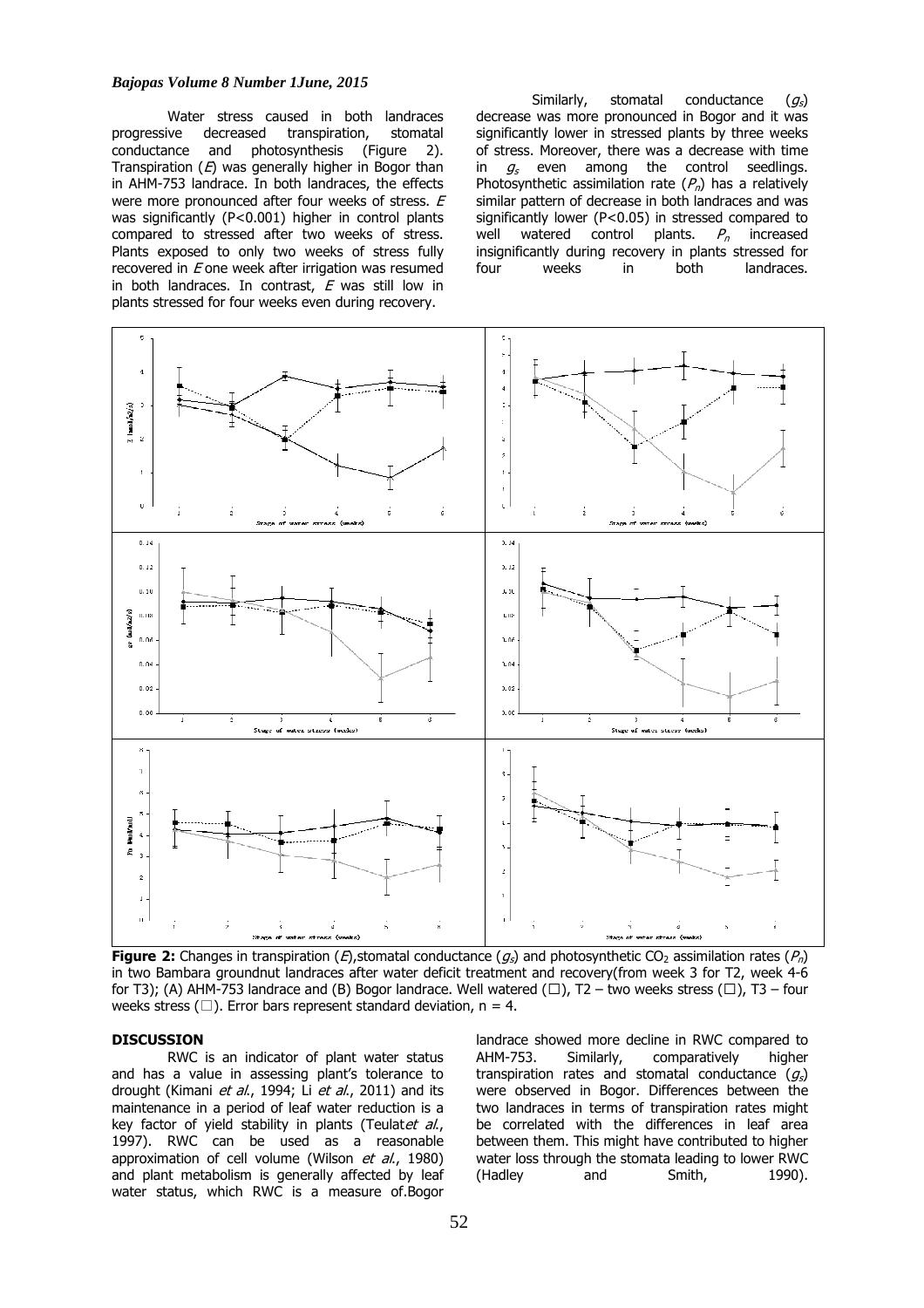#### *Bajopas Volume 8 Number 1June, 2015*

Decreased RWC leads to stomatal closure (Gindaba *et al.*, 2004) leading to decreased  $CO<sub>2</sub>$ assimilation (Li  $et$  al., 2011). The decrease in RWC observed in this work is possibly the cause of the observed decrease in  $g_s$  in the plants. The observed decrease in transpiration after stress might primarily be a result of stomatal closure as indicated by decreased  $g_s$ . Stomatal opening is the primary determinant of transpirational water loss (Song and Assmann, 2010). Even though there was decrease in RWC in both landraces after two weeks of water deficit treatment, the values obtained still indicated an ability of the Bambara groundnut plant to maintain relatively high leaf water status under such conditions.

Several researchers have indicated that stomata respond to ambient humidity, (Aphalo and Jervis, 1991; Sanchez-Blancoaet al., 2004) even though it is difficult to separate this response with that caused by temperature (Aphalo and Jervis, 1991) and other factors (Grantz, 1990). Sanchez-Blancoaet al. (2004) have also shown that the reduction in  $g_s$  as a result of low air humidity was very variable. The plants in this work were grown in an environment with high ambient humidity levels (52-99%). This could have affected the stomatal behaviour and might have lessened the severity of the intended water deficit imposition.

A linear relationship was shown to exist between SPAD values and extracted chlorophyll (Campbell *et al.*, 1990; Sibley *et al.*, 1996; Lohet al., 2000). Some studies have indicated that the linearity of the relationship may differ with plant genotype (Sibley *et al.*, 1996) and stage and conditions of growth (Campbell  $et$  al., 1990). The accuracy of the SPAD meter values have been reported to decrease at high and low concentrations of chlorophyll (Hawkins et al., 2009). Some works have also shown that the relationship between extracted chlorophyll concentration and SCMR may be nonlinear (Hawkins et al., 2009). The observed decreased chlorophyll as suggested by SCMR might have contributed to the decline in photosynthetic capacity especially at later stages of water deficit.

The decrease observed in SCMR in both Bogor and AHM-753 landraces may be due to decreases in chlorophyll especially in newly expanded leaves as a result of general decrease in metabolic processes due to the decreased tissue water content. Similarly, water deficit usually causes an increase in the activity of chlorophyllase, an enzyme responsible for the breakdown of chlorophyll, resulting in a decrease in the amount of chlorophyll (Nunesetal., 2008). Drought has been known to affect chlorophyll content in many crops thereby reducing photosynthetic capacity (Arunyanarket al., 2008). The ability to maintain chlorophyll concentration under water deficit was suggested as part of the drought resistance mechanism in many crop plants (van der Meschtet al., 1999). Arunyanarket al. (2008) have

shown that SCMR can be used as an index for selection of peanut genotypes for drought resistance.

The rate of transpiration in the Bambara groundnut landraces used in this study decreased with severity of water stress, corresponding to the decreased stomatal conductance indicating stomatal closure to preserve tissue water. Stomatal limitation was generally accepted to be the main determinant of reduced photosynthesis in drought (Chaves and Oliveira, 2004; Grassi and Magnani, 2005). This is credited to a reduction in internal  $CO<sub>2</sub>$  (C) and assimilation which ultimately hinders photosynthesis related metabolic processes. Others reports have argued that the reduced photosynthesis is more due to metabolic impairments (Tezaraet al., 1999).

The decrease in photosynthetic assimilation rate observed corresponds with the decrease in stomatal conductance which might be due to decreased tissue water as measured by RWC. Photosynthesis is closely related to dry matter production in most crops, even though it has been argued that instantaneous measurements of photosynthesis is ambiguous and that crop yield is more linked to the net photosynthetic assimilation of  $CO<sub>2</sub>$  over the whole season (Zelitch, 1982).

AHM-753 landrace maintained higher leaf water and had also higher photosynthesis after the water deficit treatment in comparison to Bogor and can thus be considered to have more drought tolerance potential than Bogor. This may not be surprising considering the fact that AHM-753 is an African landrace adapted to an environment with low annual mean precipitation (mean annual rainfall in Namibia is 370mm (www.climateinfo.info/namibia)). On the other hand, Bogor an Indonesian landrace is adapted to a much wetter environment (mean annual rainfall 1755mm (www.climateinfo.info/indonesia)).

Changes in the rates of gas exchange parameters are among the indicators of responses and adaptation to stress. Decrease in transpiration and stomatal conductance points to the possibility of a drought avoidance strategy in Bambara groundnut having the ability to maintain relatively high tissue water content under soil water deficit. The results of this work also pointed at the ability of Bambara groundnut to recover well from the effects of water deficit when conditions return to normal.This report has pointed some important physiological responses to water deficit in the seedlings of selected Bambara groundnut landraces.

#### **CONCLUSION**

Results of this study have shown a decrease in<br>relative water content. photosynthetic and relative water content, photosynthetic and transpiration rates, stomatal conductance and SPAD chlorophyll in Bambara groundnut in response to imposed water deficit. Differences were observed in the response between the landrace AHM-753 and Bogor indicating that the source of a landrace, i.e. the environment it is adapted to, determines its response to water deficit.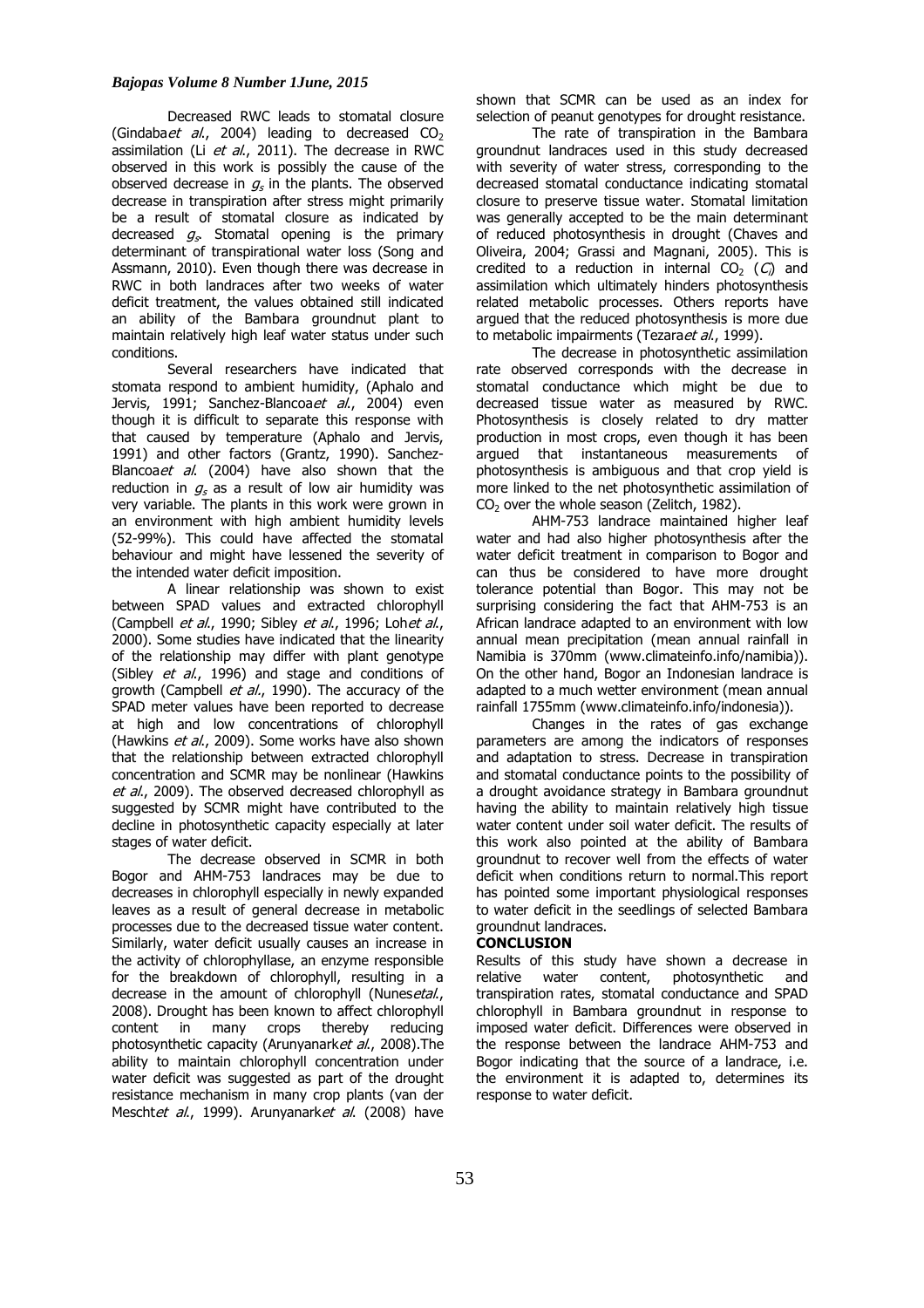#### **REFERENCES**

- Aphalo, P.J. and Jarvis, P.G. (1991). Do stomata respond to relative humidity? Plant, Cell and Environment 14(1), 127–132.
- Arunyanark, A., Jogloy, S., Akkaseng, C., Vorasoot, N., Kesmala, T., Nageswara Rao, R.C., Wright, G.C. and Patanothai, A. (2008). Chlorophyll stability is an indicator of drought tolerance in peanut. Journal of Agronomy and Crop Science 194, 113– 125.
- Song, L. and Assmann, S.M. (2010). Genetic determinants of stomatal function in: M.A. Jenks and A.J. Wood (Eds.) Genes for Plant Abiotic Stress, pp. 5-25. Wiley-Blackwell, Ames, IA.
- Basu, S., Mayes, S., Davey, M., Roberts, J.A., Azam-Ali, S.N., Mithen, R. and Pasquet, R.S. (2007). Inheritance of domestication<br>traits in bambara groundnut traits in bambara groundnut (Vignasubterranea (L.) Verdc.). Euphytica, 157(1), 59–68.
- Berchie, J.N., Opoku, M., Adu-Dapaah, H., Agyemang, A., Sarkodie-Addo, J., Asare, E.,Addo, J. and Akuffo, H. (2012). Evaluation of five Bambara groundnut (Vigna subterranea (L.) Verdc.) landraces to heat and drought stress at Tono-Navrongo, Upper East Region of Ghana. African Journal of Agricultural Research 7 (2), 250–256.
- Campbell, R.J., Mobley, K.N., Marini, R.P. and Pfeiffer, D.G. (1990). Growing conditions alter the relationship between SPAD-501 values and apple leaf chlorophyll. HortScience 25(3), 330–331.
- Chaves, M.M. and Oliveira, M.M. (2004). Mechanisms underlying plant resilience to water deficits: prospects for water-saving agriculture. Journal of Experimental Botany 55(407), 2365–84.
- Chaves, M.M., Maroco, J.P. and Pereira, J.S. (2003). Understanding plant responses to drought: from genes to the whole plant. Functional Plant Biology 30, 239–264.
- Collinson, S.T., Berchie, J. and Azam-Ali, S.N. (1999). The effect of soil moisture on light<br>interception and the conversion interception and the conversion coefficient for three landraces of Bambara groundnut (Vigna subterranea). Journal of Agricultural Science 133, 151– 157.
- Cominelli, E., Galbiati, M., Tonelli, C. and Bowler, C. (2009). Water: the invisible problem. EMBO Reports10(7), 671–676.
- Gindaba, J., Rozanov, A. and Negash, L. (2004). Response of seedlings of two Eucalyptus and three deciduous tree species from Ethiopia to severe water stress. Forest Ecology and Management 201(1), 119– 129.
- Grantz, D.A. (1990). Plant response to atmospheric humidity. *Plant, Cell and* Environment.13(7), 667–679.
- Grassi, G. and Magnani, F. (2005). Stomatal, mesophyll conductance and biochemical limitations to photosynthesis as affected by drought and leaf ontogeny in ash and oak trees. Plant, Cell and Environment 28(7), 834–849.
- Hadley, J.L., Smith, W.K. (1990).Influence of leaf surface wax and leaf area to water content ratio on cuticular transpiration in western conifers, USA.Canadian Journal of Forest Research20(9), 1306–1311.
- Hawkins, T.S., Gardiner, E.S. and Comer, G.S. (2009). Modelling the relationship between extractable chlorophyll and SPAD-502 readings for endangered plant species research. Journal for Nature Conservation 17, 123–127.
- Jorgensen, S.T., Liu, F., Ouedrago, M., Ntundu, W.H., Sarrazin, J. and Christiansen, J.L. (2010). Drought responses of two Bambara groundnut (Vigna subterranea L. Verdc.) landraces collected from a dry and humid area of Africa. Journal of Agronomy and Crop Science 196, 412– 422.
- Kimani, P.M., Benzioni, A. and Ventura, M. (1994). Genetic variation in pigeon pea (Cajanuscajan (L.) Mill sp.) in response to successive cycles of water stress. Plant and Soil 158(2), 193-201.
- Li, F.L., Bao, W.K. and Wu, N. (2011). Morphological, anatomical and physiological responses of *Campylotropis polyantha* (Franch.) Schindl. seedlings to progressive water stress. ScientiaHorticulturae127(3), 436-443.
- Linnemann, A.R and Azam-Ali, S.N. (1993). Bambara groundnut (Vigna subterranea). In J.T. Williams (ed.), Underutilised Crops. Pulses and Vegetables,pp. 13–57. Chapman and Hall, London.
- Loh, F., Grabosky, J. and Bassuk, N. (2000). Use of the Minolta SPAD-502 to determine chlorophyll concentration in Ficusbenjamina L. and Populusdeltoides marsh leaf tissue. HortScience 35(3), 423–424.
- Mwale, S.S., Azam-Ali, S.N. and Massawe, F.J. (2007). Growth and development of Bambara groundnut (Vigna subterranea) in response to soil moisture 1. Dry matter and yield. European Journal Agronomy 26, 345–353.
- Nunes, C. and Araújo, S.S. (2008). Physiological responses of the legume model Medicagotruncatula cv. Jemalong to water deficit. Environmental and Experimental Biology 63, 289–296.
- Rehman, S., Harris, P.J.C. and Ashraf, M. (2005). Stress environments and their impact on crop production. In M. Ashraf and P.J.C. Harris (eds.) Abiotic stresses: Plant Resistance through Breeding and